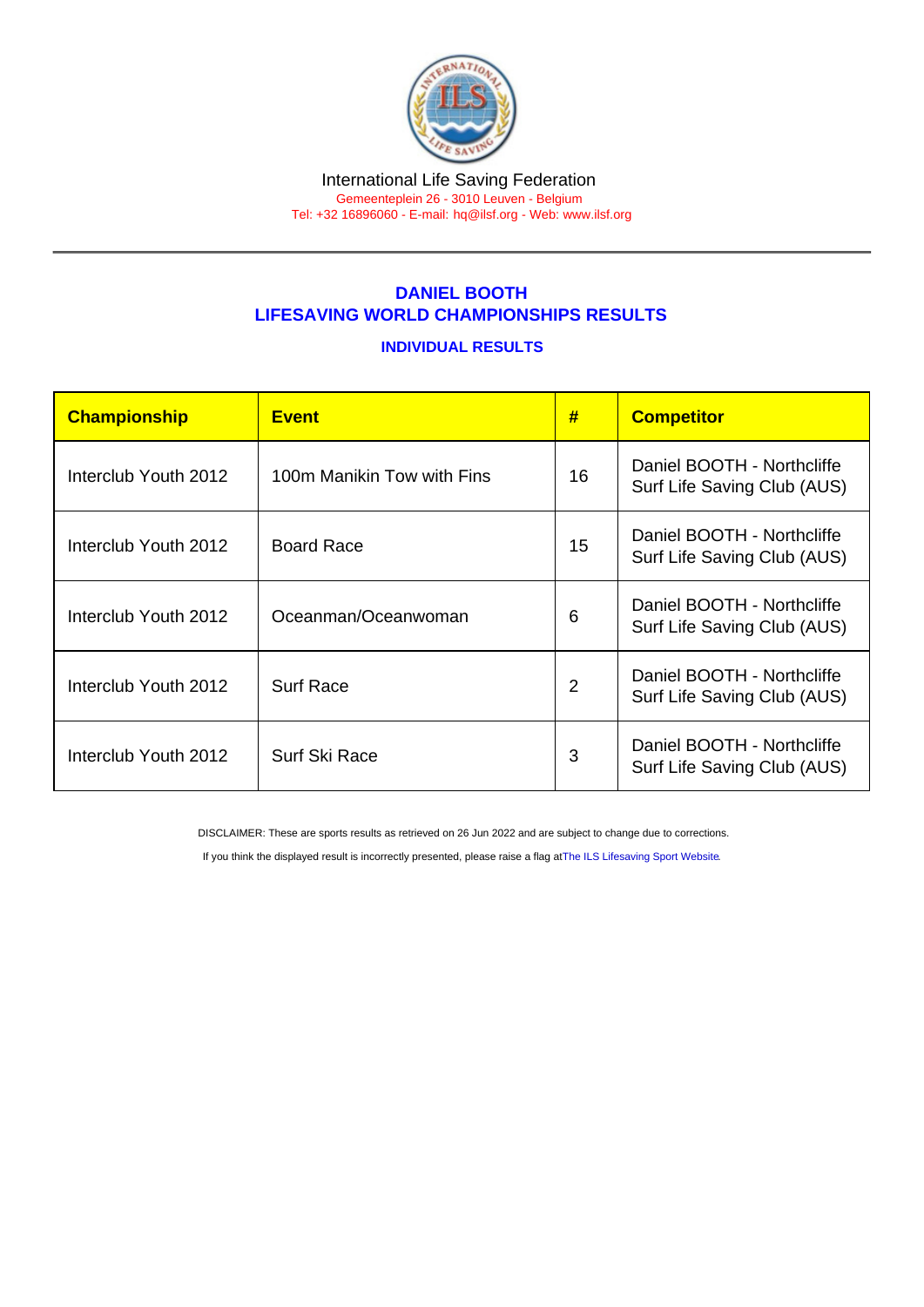## DANIEL BOOTH LIFESAVING WORLD CHAMPIONSHIPS RESULTS

## TEAM RESULTS

| Championship         | <b>Event</b>              | #              | <b>Competitors</b>                                                                                                  |
|----------------------|---------------------------|----------------|---------------------------------------------------------------------------------------------------------------------|
| Interclub Youth 2012 | Oceanman/Oceanwoman Relay | 3              | Northcliffe Surf Life Saving<br>Club (AUS)<br>Daniel BOOTH, Jake<br>NICHOLSON, Matthew<br><b>SHARP, Cory TAYLOR</b> |
| Interclub Youth 2012 | <b>Rescue Tube Rescue</b> | 3              | Northcliffe Surf Life Saving<br>Club (AUS)<br>Daniel BOOTH, Jake<br>NICHOLSON, Matthew<br><b>SHARP, Cory TAYLOR</b> |
| Interclub Youth 2012 | 4x25m Manikin Relay       | $\overline{4}$ | Northcliffe Surf Life Saving<br>Club (AUS)<br>Daniel BOOTH, Jake<br>NICHOLSON, Matthew<br><b>SHARP, Cory TAYLOR</b> |
| Interclub Youth 2012 | <b>Beach Relay</b>        | $\overline{4}$ | Northcliffe Surf Life Saving<br>Club (AUS)<br>Daniel BOOTH, Jake<br>NICHOLSON, Matthew<br><b>SHARP, Cory TAYLOR</b> |
| Interclub Youth 2012 | 4x50m Medley Relay        | 5              | Northcliffe Surf Life Saving<br>Club (AUS)<br>Daniel BOOTH, Jake<br>NICHOLSON, Matthew<br><b>SHARP, Cory TAYLOR</b> |